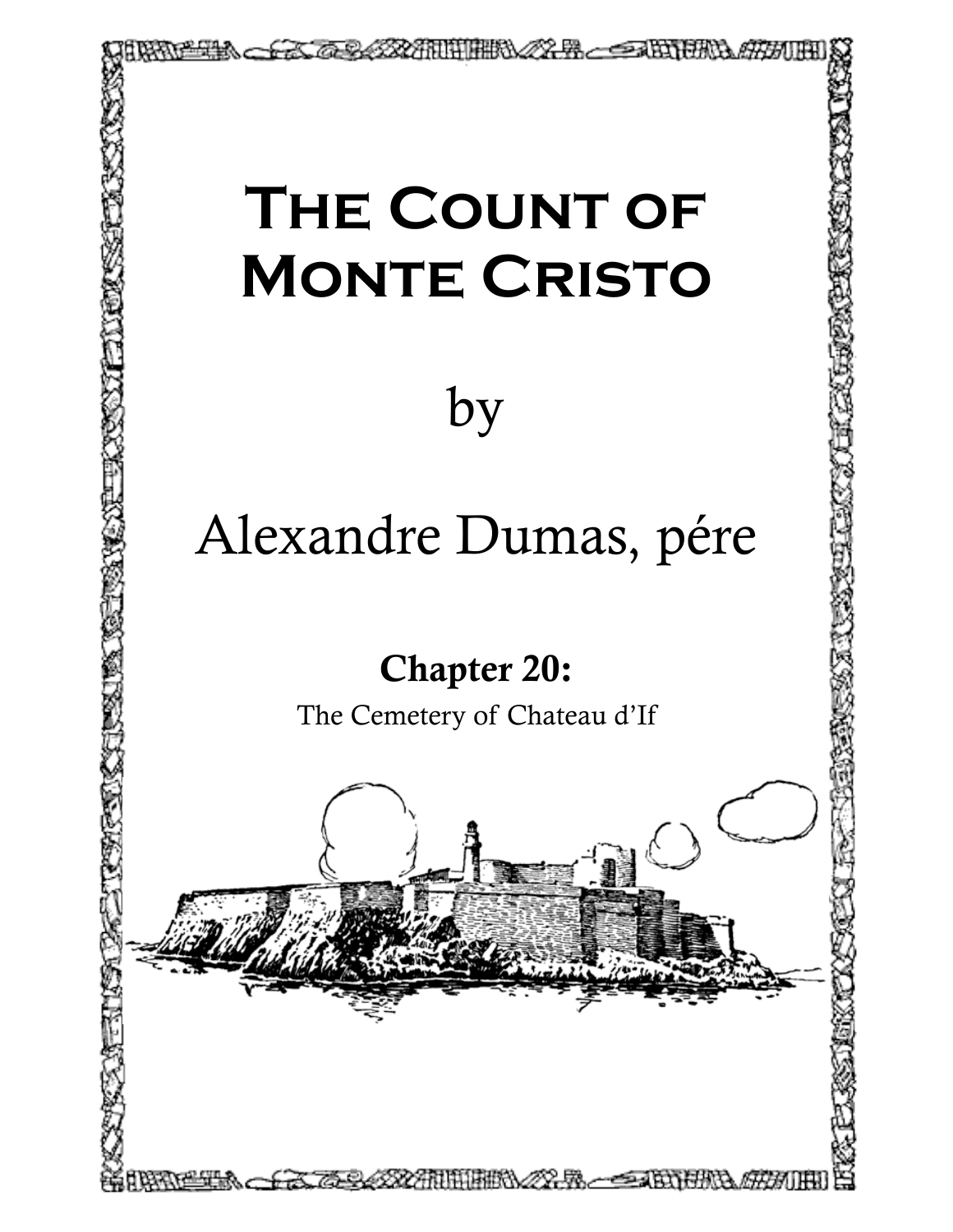On the bed, at full length, and faintly illuminated by the pale light that came from the window, lay a sack of canvas, and under its rude folds was stretched a long and stiffened form; it was Faria's last winding– sheet,—a winding–sheet which, as the turnkey said, cost so little. Everything was in readiness. A barrier had been placed between Dantes and his old friend. No longer could Edmond look into those wide–open eyes which had seemed to be penetrating the mysteries of death; no longer could he clasp the hand which had done so much to make his existence blessed. Faria, the beneficent and cheerful companion, with whom he was accustomed to live so intimately, no longer breathed. He seated himself on the edge of that terrible bed, and fell into melancholy and gloomy revery.

Alone—he was alone again—again condemned to silence—again face to face with nothingness! Alone!—never again to see the face, never again to hear the voice of the only human being who united him to earth! Was not Faria's fate the better, after all—to solve the problem of life at its source, even at the risk of horrible suffering? The idea of suicide, which his friend had driven away and kept away by his cheerful presence, now hovered like a phantom over the abbe's dead body.

"If I could die," he said, "I should go where he goes, and should assuredly find him again. But how to die? It is very easy," he went on with a smile; "I will remain here, rush on the first person that opens the door, strangle him, and then they will guillotine me." But excessive grief is like a storm at sea, where the frail bark is tossed from the depths to the top of the wave. Dantes recoiled from the idea of so infamous a death, and passed suddenly from despair to an ardent desire for life and liberty.

"Die? oh, no," he exclaimed—"not die now, after having lived and suffered so long and so much! Die? yes, had I died years ago; but now to die would be, indeed, to give way to the sarcasm of destiny. No, I want to live; I shall struggle to the very last; I will yet win back the happiness of which I have been deprived. Before I die I must not forget that I have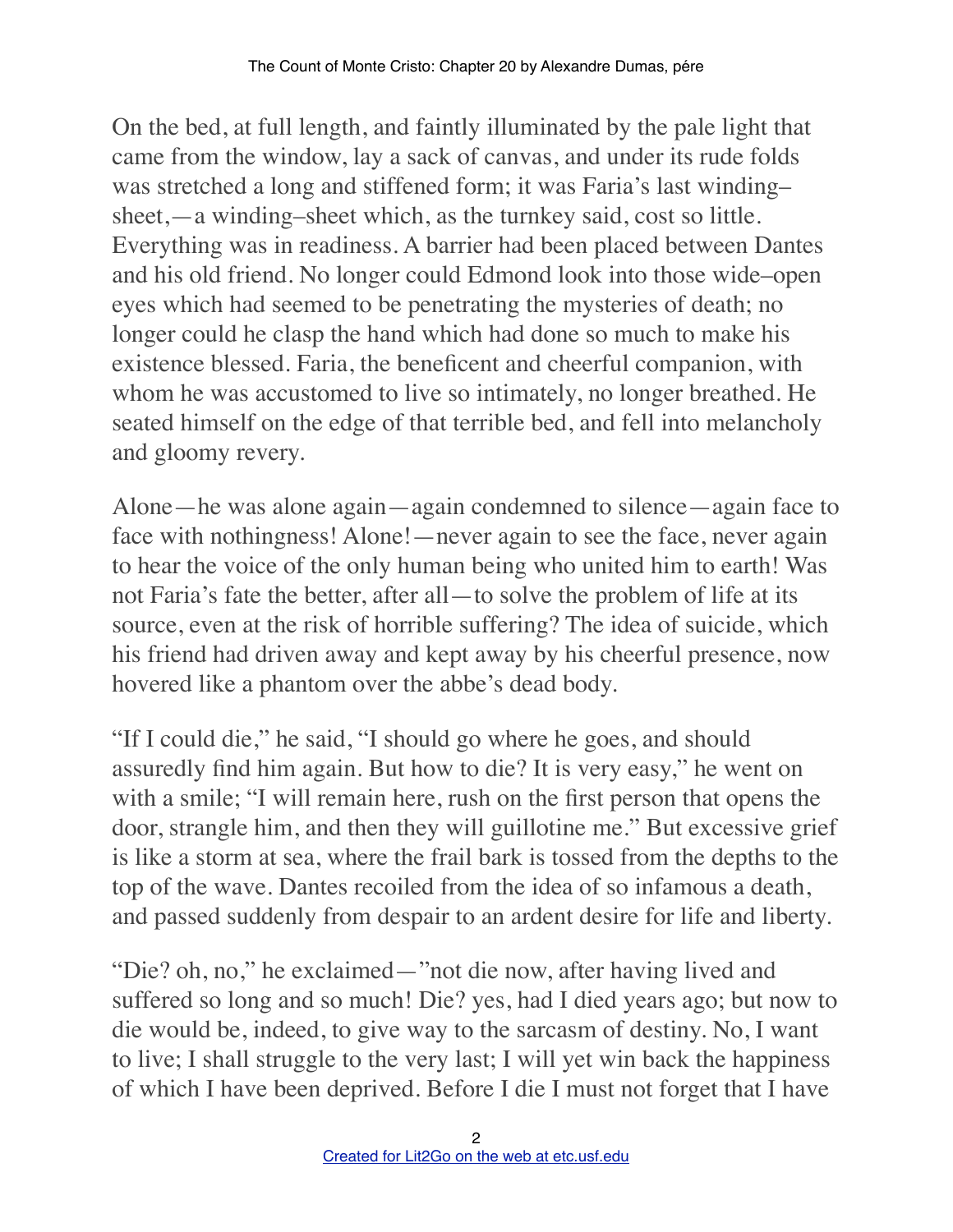my executioners to punish, and perhaps, too, who knows, some friends to reward. Yet they will forget me here, and I shall die in my dungeon like Faria." As he said this, he became silent and gazed straight before him like one overwhelmed with a strange and amazing thought. Suddenly he arose, lifted his hand to his brow as if his brain wore giddy, paced twice or thrice round the dungeon, and then paused abruptly by the bed.

"Just God!" he muttered, "whence comes this thought? Is it from thee? Since none but the dead pass freely from this dungeon, let me take the place of the dead!" Without giving himself time to reconsider his decision, and, indeed, that he might not allow his thoughts to be distracted from his desperate resolution, he bent over the appalling shroud, opened it with the knife which Faria had made, drew the corpse from the sack, and bore it along the tunnel to his own chamber, laid it on his couch, tied around its head the rag he wore at night around his own, covered it with his counterpane, once again kissed the ice–cold brow, and tried vainly to close the resisting eyes, which glared horribly, turned the head towards the wall, so that the jailer might, when he brought the evening meal, believe that he was asleep, as was his frequent custom; entered the tunnel again, drew the bed against the wall, returned to the other cell, took from the hiding–place the needle and thread, flung off his rags, that they might feel only naked flesh beneath the coarse canvas, and getting inside the sack, placed himself in the posture in which the dead body had been laid, and sewed up the mouth of the sack from the inside.

He would have been discovered by the beating of his heart, if by any mischance the jailers had entered at that moment. Dantes might have waited until the evening visit was over, but he was afraid that the governor would change his mind, and order the dead body to be removed earlier. In that case his last hope would have been destroyed. Now his plans were fully made, and this is what he intended to do. If while he was being carried out the grave–diggers should discover that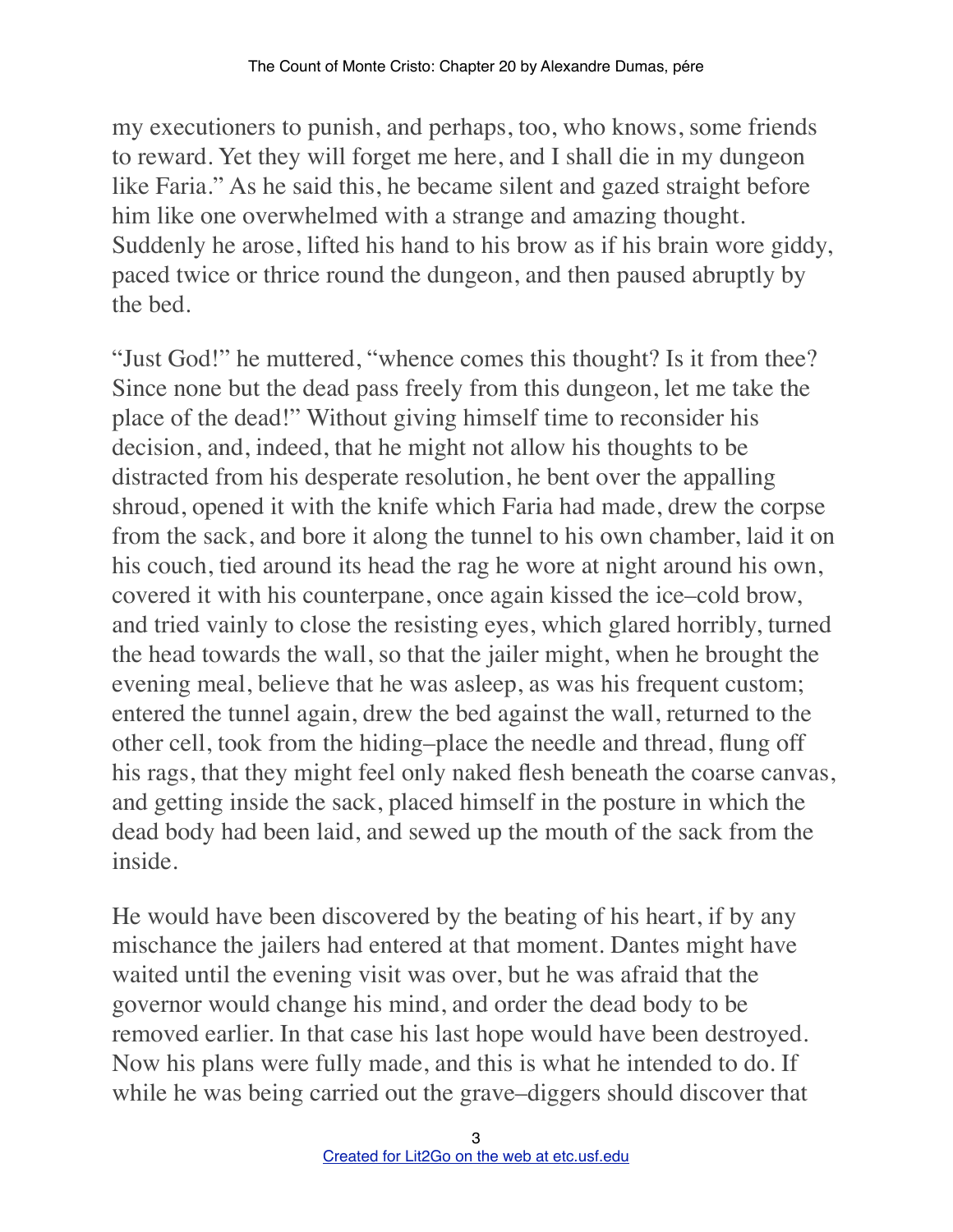they were bearing a live instead of a dead body, Dantes did not intend to give them time to recognize him, but with a sudden cut of the knife, he meant to open the sack from top to bottom, and, profiting by their alarm, escape; if they tried to catch him, he would use his knife to better purpose.

If they took him to the cemetery and laid him in a grave, he would allow himself to be covered with earth, and then, as it was night, the grave– diggers could scarcely have turned their backs before he would have worked his way through the yielding soil and escaped. He hoped that the weight of earth would not be so great that he could not overcome it. If he was detected in this and the earth proved too heavy, he would be stifled, and then—so much the better, all would be over. Dantes had not eaten since the preceding evening, but he had not thought of hunger, nor did he think of it now. His situation was too precarious to allow him even time to reflect on any thought but one.

The first risk that Dantes ran was, that the jailer, when he brought him his supper at seven o'clock, might perceive the change that had been made; fortunately, twenty times at least, from misanthropy or fatigue, Dantes had received his jailer in bed, and then the man placed his bread and soup on the table, and went away without saying a word. This time the jailer might not be as silent as usual, but speak to Dantes, and seeing that he received no reply, go to the bed, and thus discover all.

When seven o'clock came, Dantes' agony really began. His hand placed upon his heart was unable to redress its throbbings, while, with the other he wiped the perspiration from his temples. From time to time chills ran through his whole body, and clutched his heart in a grasp of ice. Then he thought he was going to die. Yet the hours passed on without any unusual disturbance, and Dantes knew that he had escaped the first peril. It was a good augury. At length, about the hour the governor had appointed, footsteps were heard on the stairs. Edmond felt that the moment had arrived, summoned up all his courage, held his breath, and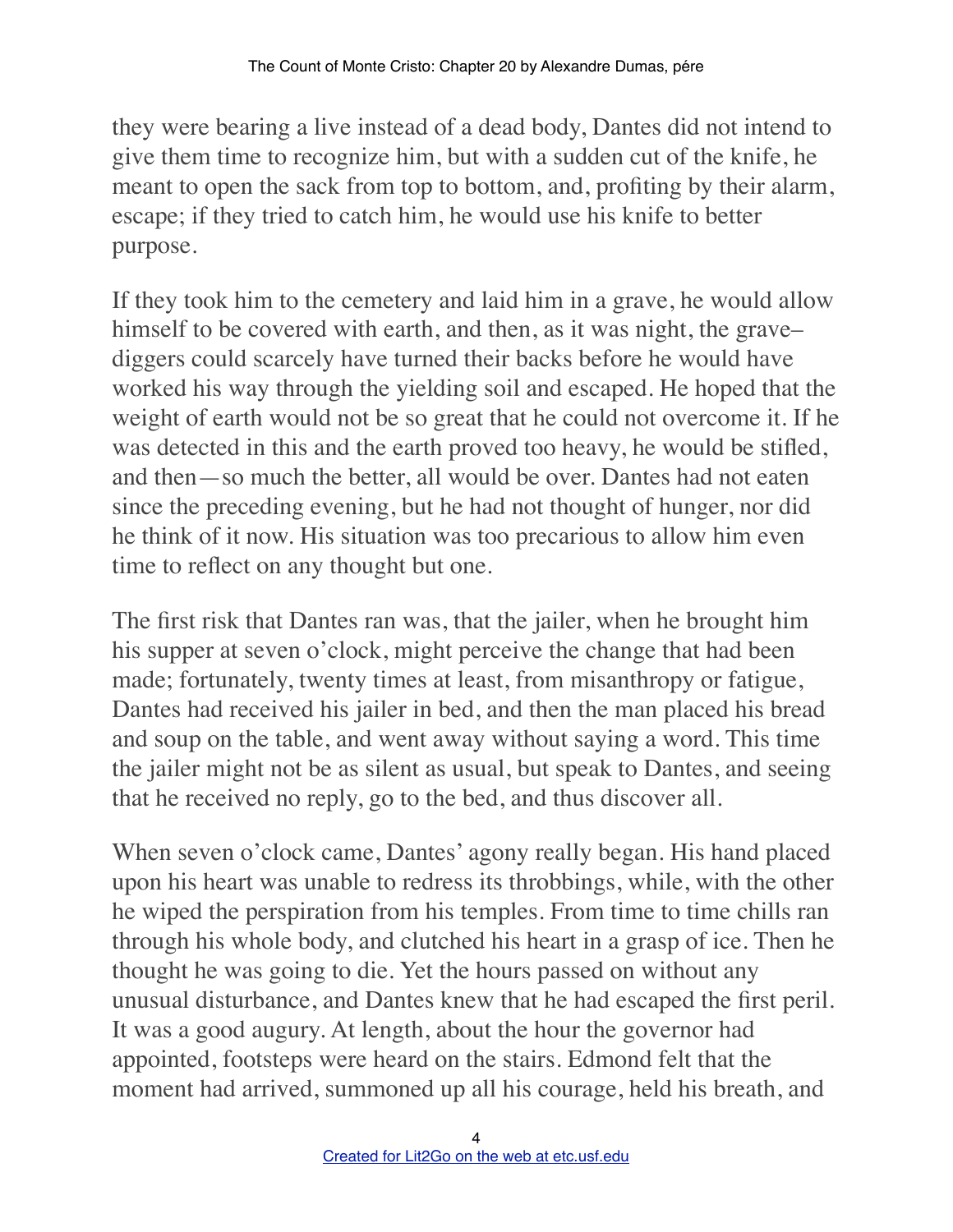would have been happy if at the same time he could have repressed the throbbing of his veins. The footsteps—they were double—paused at the door—and Dantes guessed that the two grave–diggers had come to seek him—this idea was soon converted into certainty, when he heard the noise they made in putting down the hand–bier. The door opened, and a dim light reached Dantes' eyes through the coarse sack that covered him; he saw two shadows approach his bed, a third remaining at the door with a torch in its hand. The two men, approaching the ends of the bed, took the sack by its extremities.

"He's heavy though for an old and thin man," said one, as he raised the head.

"They say every year adds half a pound to the weight of the bones," said another, lifting the feet.

"Have you tied the knot?" inquired the first speaker.

"What would be the use of carrying so much more weight?" was the reply, "I can do that when we get there."

"Yes, you're right," replied the companion.

"What's the knot for?" thought Dantes.

They deposited the supposed corpse on the bier. Edmond stiffened himself in order to play the part of a dead man, and then the party, lighted by the man with the torch, who went first, ascended the stairs. Suddenly he felt the fresh and sharp night air, and Dantes knew that the mistral was blowing. It was a sensation in which pleasure and pain were strangely mingled. The bearers went on for twenty paces, then stopped, putting the bier down on the ground. One of them went away, and Dantes heard his shoes striking on the pavement.

"Where am I?" he asked himself.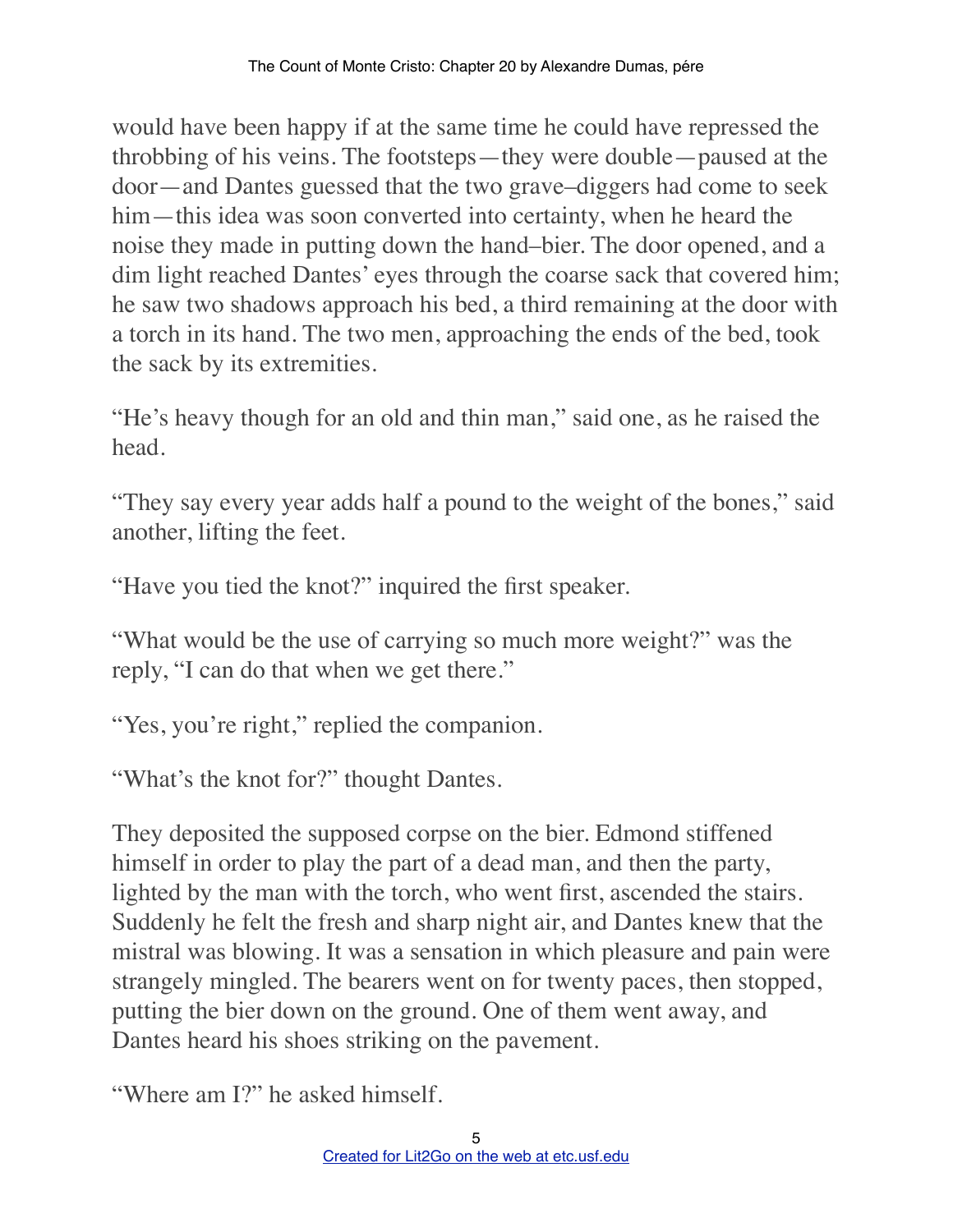"Really, he is by no means a light load!" said the other bearer, sitting on the edge of the hand–barrow. Dantes' first impulse was to escape, but fortunately he did not attempt it.

"Give us a light," said the other bearer, "or I shall never find what I am looking for." The man with the torch complied, although not asked in the most polite terms.

"What can he be looking for?" thought Edmond. "The spade, perhaps." An exclamation of satisfaction indicated that the grave–digger had found the object of his search. "Here it is at last," he said, "not without some trouble though."

"Yes," was the answer, "but it has lost nothing by waiting."

As he said this, the man came towards Edmond, who heard a heavy metallic substance laid down beside him, and at the same moment a cord was fastened round his feet with sudden and painful violence.

"Well, have you tied the knot?" inquired the grave–digger, who was looking on.

"Yes, and pretty tight too, I can tell you," was the answer.

"Move on, then." And the bier was lifted once more, and they proceeded.

They advanced fifty paces farther, and then stopped to open a door, then went forward again. The noise of the waves dashing against the rocks on which the chateau is built, reached Dantes' ear distinctly as they went forward.

"Bad weather!" observed one of the bearers; "not a pleasant night for a dip in the sea."